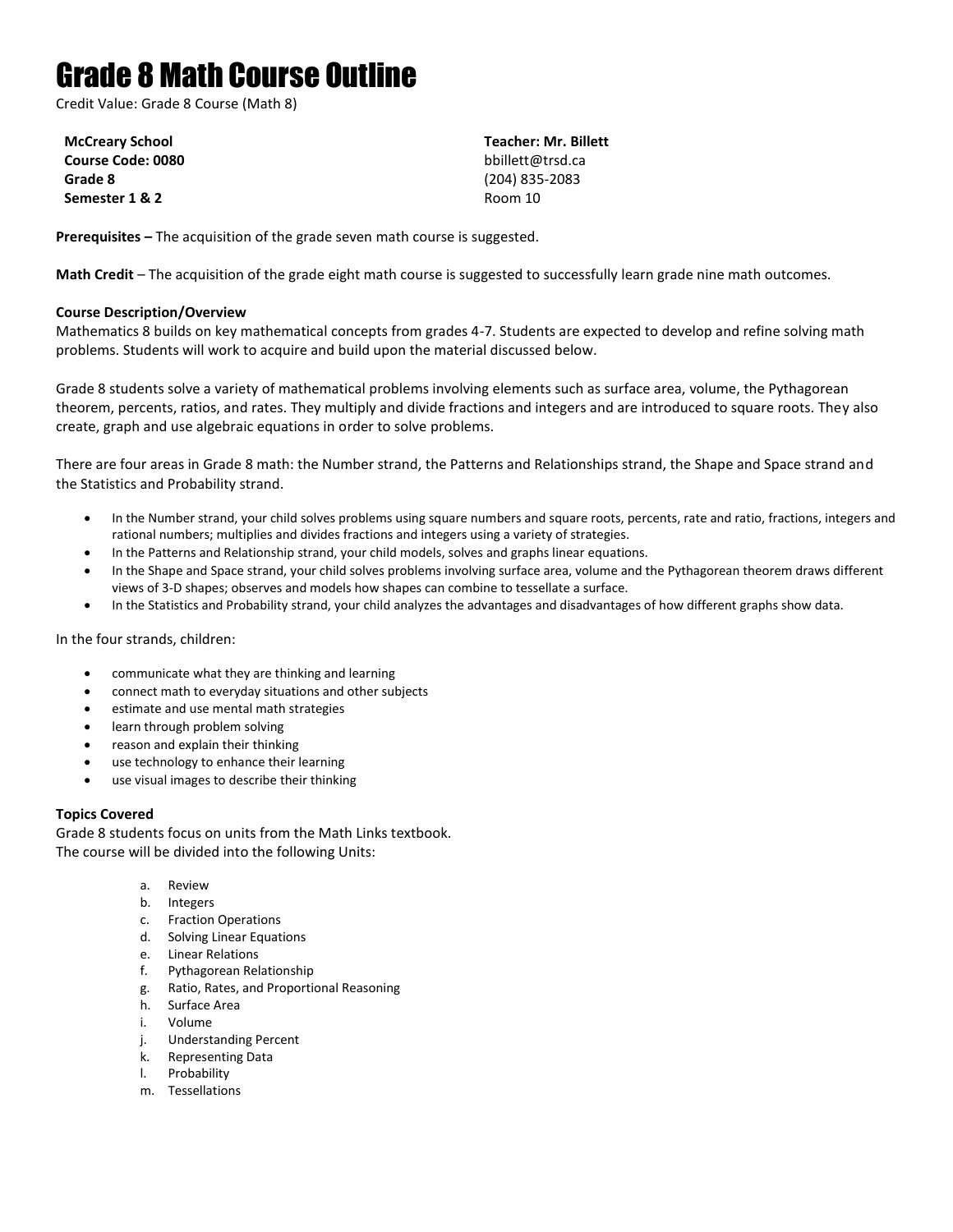#### **Focus and Purpose of the Course**

During the last half-century, there has been a tremendous increase in mathematical knowledge. This is due to the collective influence of the growth of technology, the expansion of applications of mathematics, and the steady transition from an industrial to an information society. Consequently, there is a need for a change in the goals of mathematics education for all students.

In order to meet the challenges of society, high school graduates must be mathematically literate. They must understand how mathematical concepts permeate daily life, business, industry, government, and our thinking about the environment. They must be able to use mathematics not just in their work lives, but also in their personal lives as citizens and consumers.

The grade 8 Mathematics curriculum is designed to support and promote the understanding that mathematics is

- a way of learning about our world
- part of our daily lives
- both quantitative and geometric in nature, with both aspects being equally important in the development of mathematical literacy.

In addition, mathematics and its study encourages the development of

- creative thinking
- logical thinking
- problem-solving skills
- data analysis skills
- co-operative interaction.

#### **Objectives**

Students will work towards the following goals:

- Goal 1: Mathematical Communication. Students will read and write in mathematical contexts.
- Goal 2: Mathematical Reasoning. Students will analyze, synthesize, and interpret texts, images, experiences, or other information mathematically.
- Goal 3: Mathematical Modeling. Students will formulate and apply mathematics to solve a broad spectrum of complex problems.
- Goal 4: Mathematical Research. Students will conduct research, collaboratively or independently, using methods and tools that are appropriate to the mathematics.
- Goal 5: Interdisciplinary Knowledge. Students will achieve a depth of knowledge in mathematics and breadth of knowledge through study in the sciences, social sciences, humanities, histories, languages and the arts.

#### **Resources**

- Grade 8 Mathematics: Support Document for Teachers
- Math Links Text book
- Math Links Practice Booklet

#### **Required Materials**

- Binder
- Two coil notebooks (or loose leaf)
- Pencil
- Calculator
- Geometry set
- USB Memory Stick

• Red pen

You are asked to acquire the above materials as quickly as possible and bring them with you to EVERY class. Should you not have already done so, please ensure that your Internet user agreement has been signed, thus allowing you to access the computers.

## **Classroom Rules and Expectations**

All members of the classroom will:

- Commit to making the classroom a safe space, including respecting the opinions, ideas, and culture of all others.
- Respect the right of all others to learn in an environment that is free of distractions.
- Use only technology that is allowed in the class (no personal electronic devices permitted in class), and in a relevant and respectful manner.
- Attend class regularly, on time, and prepared for all classes.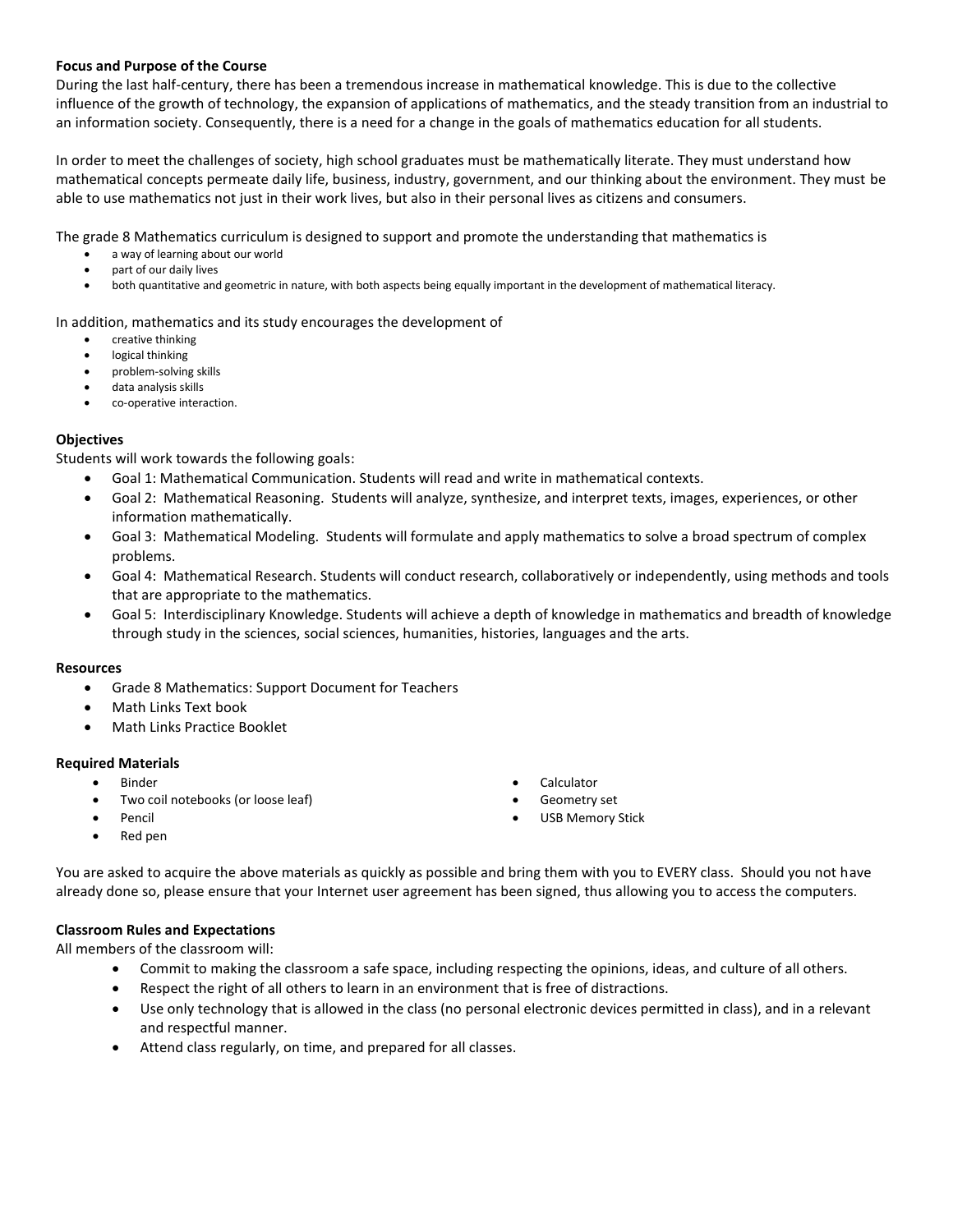#### **Grade 8 Topics, Schedule and Pacing (Tentative schedule that is subject to change)**

| September       | Bridging Grade 7 content                               |                                                                 |
|-----------------|--------------------------------------------------------|-----------------------------------------------------------------|
|                 | 1 - Integers Multiplication and Division               | Chapter 8: Integers Page 282-327                                |
| October         | 1 - Integers: Multiplication and Division              | Chapter 8: Integers Page 282-327                                |
|                 | 2 - Fraction Operations: Multiplication and Division   | Chapter 6: Fraction Operations Page 194-241                     |
|                 | 3 - Algebra                                            | Chapter 10: Solving Linear Equations Page 366-405               |
| <b>November</b> | 3 - Algebra                                            | Chapter 10: Solving Linear Equations Page 366-405               |
|                 | 4 - Linear Relations                                   | Chapter 9: Linear Relations Page 328-365                        |
| <b>December</b> | 5 - Squares, Square Roots and Pythagorean Relationship | Chapter 3: Pythagorean Relationship Page 76-117                 |
| January         | 6 - Ratio and Rates                                    | Chapter 2: Ratio, Rates, and Proportional Reasoning Pages 42-75 |
|                 | 7 - 2-D and 3-D Surfaces                               | Chapter 5: Surface Area Pages: 160 - 193                        |
| February        | 7 - 2-D and 3-D Surfaces                               | Chapter 5: Surface Area Pages: 160 - 193                        |
|                 | 8 - Volume                                             | Chapter 7: Volume Page 242-281                                  |
| <b>March</b>    | 8 - Volume                                             | Chapter 7: Volume Page 242-281                                  |
|                 | 9 - Percent                                            | Chapter 4: Understanding Percent Pages: 118-159                 |
| <b>April</b>    | 9 - Percent                                            | Chapter 4: Understanding Percent Pages: 118-159                 |
|                 | 10 - Data Presentations                                | Chapter 1: Representing Data Pages: 2 - 41                      |
| May             | 11 - Probability                                       | Chapter 11: Probability Pages: 406-441                          |
|                 | 12 - Tessellations                                     | Chapter 12: Tessellations Pages: 442 - 475                      |
| June            | 12 - Tessellations                                     | Chapter 12: Tessellations Pages: 442 - 475                      |

#### **Summary of Units**

- 1 Integers Multiplication and Division
	- What students will learn
		- To multiply and divide integers using concrete materials, diagrams, and symbols
		- To solve problems using integers
- 2 Fraction Operations: Multiplication and Division
	- What students will learn
		- To multiply and divide fractions and mixed numbers using manipulatives, diagrams, and symbols.

#### 3 – Algebra

- What students will learn
	- To use linear equations to model problems
	- To solve problems involving linear equations.

#### 4 - Linear Relations

- What students will learn
	- To recognize patterns and analyze data in a table of values
	- To graph two-variable linear relations
	- To solve problems using linear relations
- 5 Squares, Square Roots and Pythagorean Relationship

#### What students will learn

- To find the squares and square roots of whole numbers
- To estimate square roots of whole numbers
- To determine whether a triangle is a right triangle
- To apply the Pythagorean relationship to find missing dimensions of triangles and to solve problems

## 6 - Ratio and Rates

What students will learn

- To express ratios using different notations
- To use ratios and rates in real-life examples
- To solve problems involving rates, ratios, and proportional reasoning

# 7 - 2-D and 3-D Surfaces

What students will learn

- To label and draw views of 3-D objects
- To draw and build nets for 3-D objects
- To calculate the surface area for prisms and cylinders
- To solve problems using surface area

# 8 – Volume

## What students will learn

- To calculate the volume of a cube
- To calculate the volume of a right prism
- To calculate the volume of a right cylinder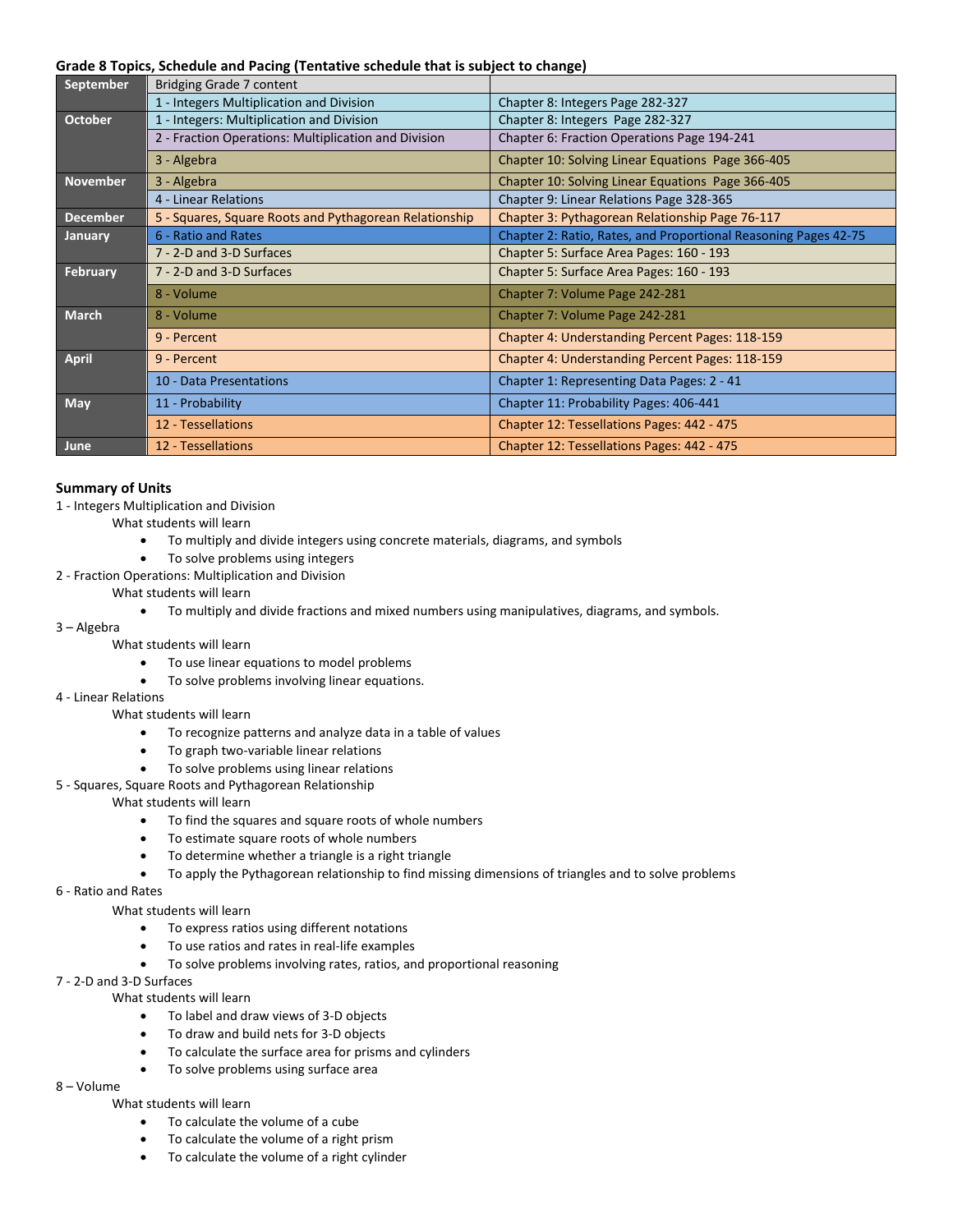#### 9 – Percent

#### What students will learn

- To describe a situation where a percent may be more than 100%, may be between 0% and 1%, or contains a fractional portion
- To use grids to represent percents that are between 0% and 1%, and those that are greater than 100%
- To find the percent represented by a given shaded region on a grid and record it in decimal, fraction, and percent form
- To convert between percents, fractions, and decimals
- To solve problems involving percents and combined percents

#### 10 - Data Presentations

#### What students will learn

- To compare how different graphs represent the same data
- To identify the advantages and disadvantages of different graphs
- To explore how data can be misrepresented
- To justify using a specific graph to represent data

#### 11 – Probability

#### What students will learn

- To calculate probabilities for several events occurring together
- To develop quicker ways to calculate probability

#### 12 – Tessellations

#### What students will learn

- To describe and create tessellations
- To explore and describe tessellations in the environment

## **Activities/Themes**

Within each of the math topics studied, students will practice mental math, inquiry activities, and course work to meet the outcomes within each of the aforementioned units. The acquisition of these outcomes will improve knowledge and understanding, mental math and estimation, and problem solving for each of the units covered.

#### **Academic Evaluation and Assessment**

Assessment will be based on a variety of activities that cater to the various learning styles of students. Individual and group research presentations, textbook exercises, tests, quizzes, assignments, daily assignments, class discussion, and math activities will be part of the evaluation of the course. Both peer and self-assessment will be used on a number of assignments throughout the year. A checklist will be used for both formative and summative assessment.

For each task, you will be given a set of evaluation guidelines in order to help you put forth your best work. It is your responsibility to examine the guidelines & assignment criteria in advance to ensure you have the opportunity to ask any-all questions. Remember, if you need clarification on an assignment, chances are, that a number of your peers have the same questions, so PLEASE ASK! Late assignments will be dealt with in accordance to school policy.

Should you be absent for whatever reason, it is your responsibility to check the missed assignment folder, take responsibility for all missed work, and take down any missed notes. Regular attendance is crucial for success in this course.

Assessment will be ongoing and will include participation in daily classroom activities, homework checks, quizzes, unit tests, and projects. Please refer to the evaluation format below.

## **Evaluation Methods and Specific Assessment**

Students will receive formative assessments and summative assessments for each of the above mentioned units. The work in this course will reflect the cumulative compilation of each of the units covered. The approximate evaluation breakdown for each unit will be 70% on unit tests, 15% on mental math assessment and 15% for problem solving and inquiry projects. There will be no final exam.

\*\*\* This assessment is an tentative approximation that may change to meet the needs of students. \*\*\*

## **Manitoba Provincial Report Card Policy and Guidelines Evaluation**

As per **section 4.3** of the Manitoba Provincial Report Card Policy and Guidelines Evaluation document, a 1-4 *ordinal scale* is used to report on achievement in each subject category. The *percentage scale* is used to report overall subject grades.

*I encourage you to come see me or email me at any point with your questions relating to this course. I will be available to provide extra help or answer any questions upon special arrangement. Just Ask!*